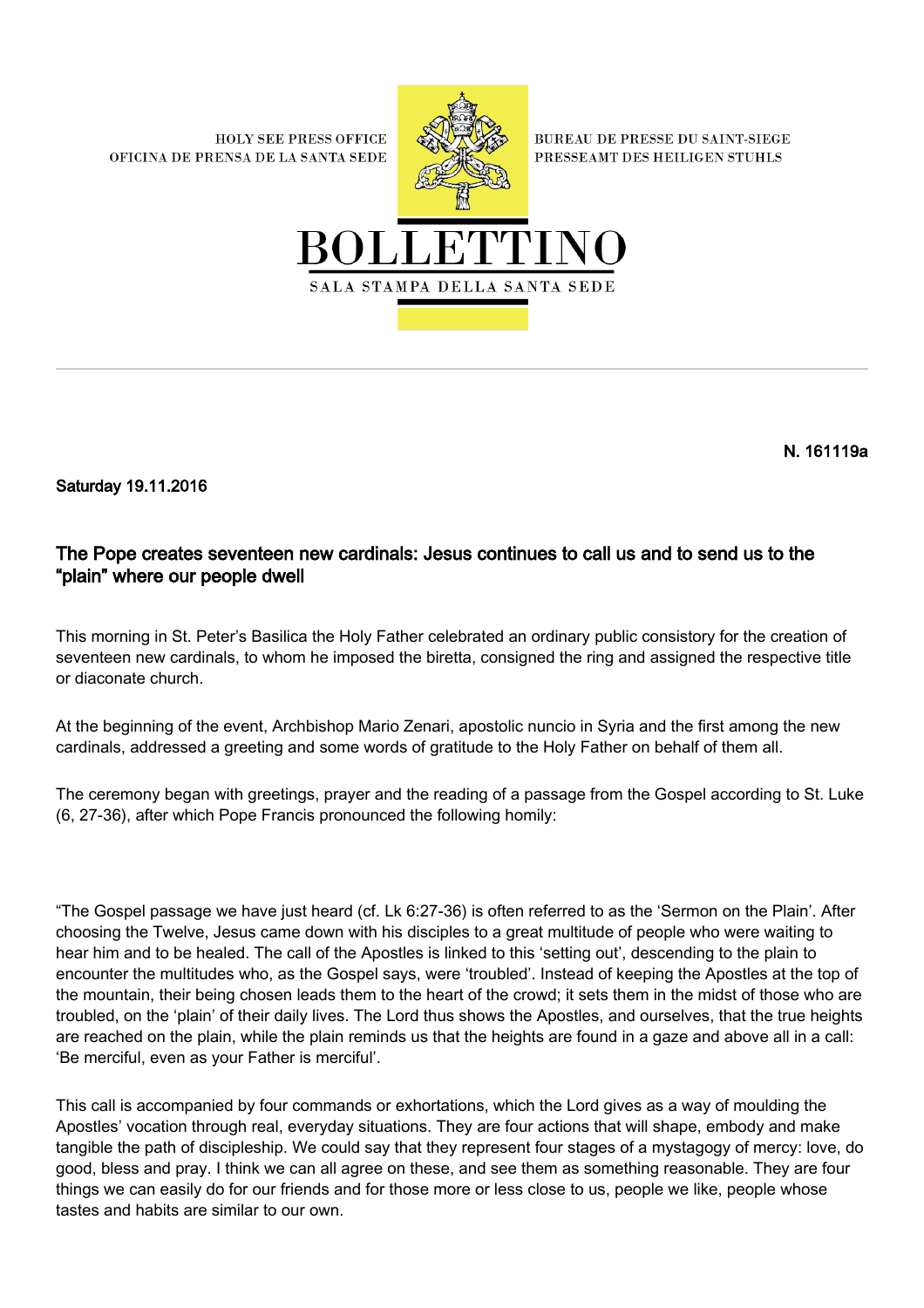The problem comes when Jesus tells us for whom we have do these things. Here He is very clear. He minces no words, He uses no euphemisms. He tells us: love your enemies; do good to those who hate you; bless those who curse you; pray for those who mistreat you.

These are not things we spontaneously do in dealing with people we consider our opponents or enemies. Our first instinctive reaction in such cases is to dismiss, discredit or curse them. Often we try to 'demonise' them, so as to have a 'sacred' justification for dismissing them. Jesus tells us to do exactly the opposite with our enemies, those who hate us, those who curse us or slander us. We are to love them, to do good to them, to bless them and to pray for them.

Here we find ourselves confronted with one of the very hallmarks of Jesus' message, where its power and secret are concealed. Here too is the source of our joy, the power of our mission and our preaching of the Good News. My enemy is someone I must love. In God's heart there are no enemies. God only has sons and daughters. We are the ones who raise walls, build barriers and label people. God has sons and daughters, precisely so that no one will be turned away. God's love has the flavour of fidelity towards everyone, for it is a visceral love, a parental love that never abandons us, even when we go astray. Our Father does not wait for us to be good before He loves the world, He does not wait for us to be a little bit better or more perfect before He loves us; He loves us because He chose to love us, He loves us because He has made us His sons and daughters. He loved us even when we were enemies. The Father's unconditional love for all people was, and is, the true prerequisite for the conversion of our pitiful hearts that tend to judge, divide, oppose and condemn. To know that God continues to love even those who reject Him is a boundless source of confidence and an impetus for our mission. No matter how sullied our hands may be, God cannot be stopped from placing in those hands the Life He wishes to bestow on us.

Ours is an age of grave global problems and issues. We live at a time in which polarisation and exclusion are burgeoning and considered the only way to resolve conflicts. We see, for example, how quickly those among us with the status of a stranger, an immigrant, or a refugee, become a threat, take on the status of an enemy. An enemy because they come from a distant country or have different customs. An enemy because of the colour of their skin, their language or their social class. An enemy because they think differently or even have a different faith. An enemy because… And, without our realising it, this way of thinking becomes part of the way we live and act. Everything and everyone then begins to savour of animosity. Little by little, our differences turn into symptoms of hostility, threats and violence. How many wounds grow deeper due to this epidemic of animosity and violence, which leaves its mark on the flesh of many of the defenceless, because their voice is weak and silenced by this pathology of indifference! How many situations of uncertainty and suffering are sown by this growing animosity between peoples, between us! Yes, between us, within our communities, our priests, our meetings. The virus of polarisation and animosity permeates our way of thinking, feeling and acting. We are not immune from this and we need to take care lest such attitudes find a place in our hearts, because this would be contrary to the richness and universality of the Church, which is tangibly evident in the College of Cardinals. We come from distant lands; we have different traditions, skin colour, languages and social backgrounds; we think differently and we celebrate our faith in a variety of rites. None of this makes us enemies; instead, it is one of our greatest riches.

Dear brothers and sisters, Jesus never stops 'coming down from the mountain'. He constantly desires to enter the crossroads of our history to proclaim the Gospel of Mercy. Jesus continues to call us and to send us to the 'plain' where our people dwell. He continues to invite us to spend our lives sustaining our people in hope, so that they can be signs of reconciliation. As the Church, we are constantly being asked to open our eyes to see the wounds of so many of our brothers and sisters deprived of their dignity, deprived in their dignity.

My dear brothers, newly created Cardinals, the journey towards heaven begins in the plains, in a daily life broken and shared, spent and given. In the quiet daily gift of all that we are. Our mountaintop is this quality of love; our goal and aspiration is to strive, on life's plain, together with the People of God, to become persons capable of forgiveness and reconciliation.

Today each of you, dear brothers, is asked to cherish in your own heart, and in the heart of the Church, this